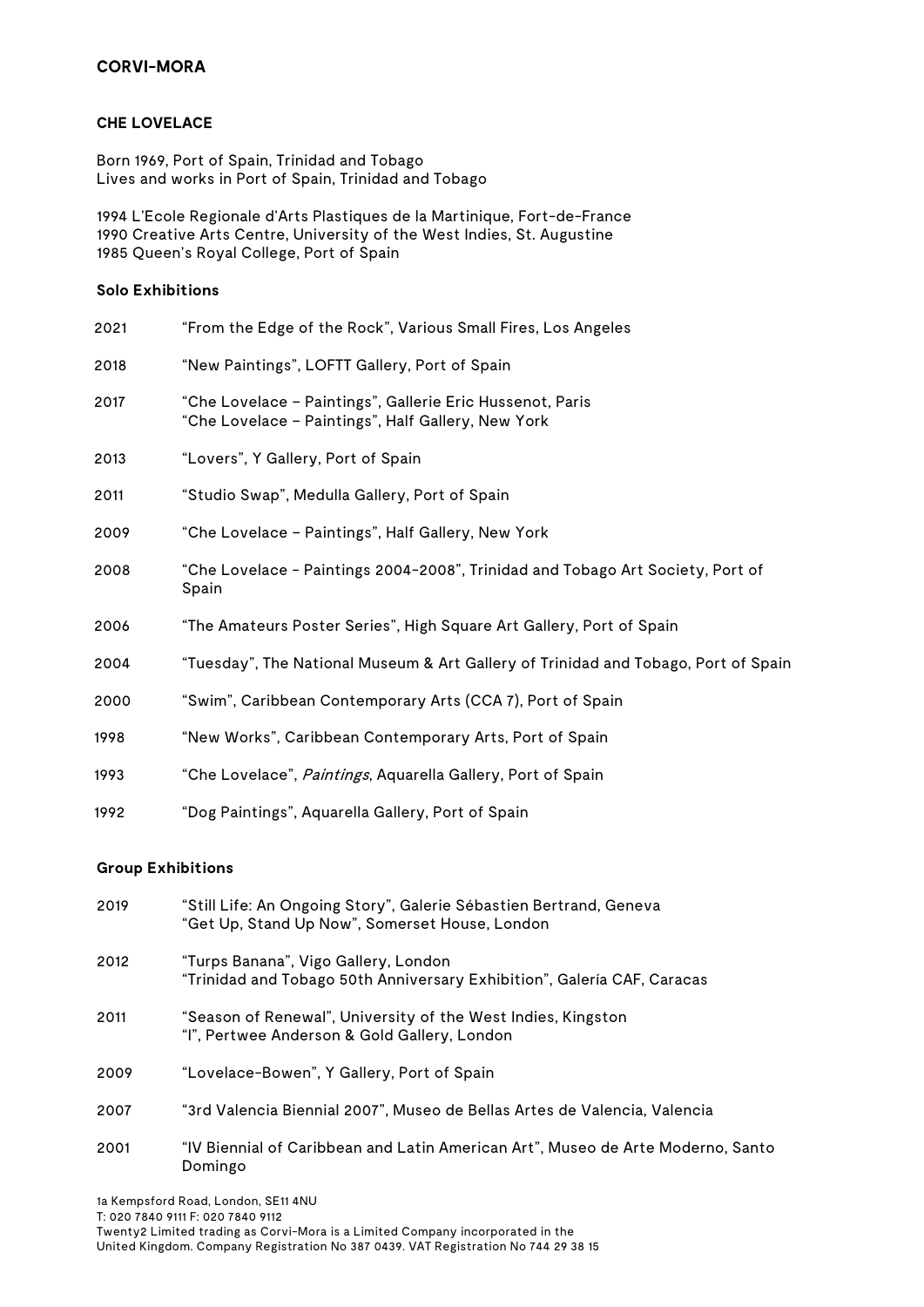|      | "The Politics of Difference: Latin American & Caribbean Art in the 90s", 2001 Museo<br>de Bellas Artes, Buenos Aires; El Museo de Arte Contemporáneo de Puerto Rico,<br>Puerto Rico; Museo Otero, Caracas ; Museo de Arte Carillo Gil, Ciudad de México;<br>The Cultural Center, Chicago; Consorcio de Museos, Valencia<br>"13 Horas'", Sala Mendoza, Caracas |
|------|---------------------------------------------------------------------------------------------------------------------------------------------------------------------------------------------------------------------------------------------------------------------------------------------------------------------------------------------------------------|
| 1999 | "Urban Life in the Caribbean", Califorum, Santo Domingo<br>Big River Workshop Exhibition, National Museum of Trinidad & Tobago, Port of<br>Spain<br>"Identities Latin America and the Caribbean - A New Generation of Artists",<br>Passage de Retz Galerie, Paris                                                                                             |
| 1998 | "VI Biennial International de Pintura", Cuenca<br>"Caribe. Exclusión, Framentación y Paraíso", Meiac Museum, Badajoz<br>"Ngoma International Artists Workshop Exhibition", Makerere Art Gallery, Kampala<br>"New Paintings", Gasworks, London                                                                                                                 |
| 1997 | "Visions of Paradise, National Museum of Curaçao, Curaçao                                                                                                                                                                                                                                                                                                     |
| 1995 | "Resisting Categories", City Without Walls Gallery, Newark                                                                                                                                                                                                                                                                                                    |
| 1994 | "Il Biennial of the Caribbean and Latin American Art", Museo de Arte Moderno,<br>Santo Domingo                                                                                                                                                                                                                                                                |
| 1992 | "Rencontre des Artistes", Sermac, Fort-de-France<br>"Alternative Expressions", Caribbean Festival of Arts, Port of Spain                                                                                                                                                                                                                                      |

### **Projects**

| $2011 -$<br>2004 | "Studiofilmclub", co-hosted with Peter Doig, Laventille, Port of Spain |
|------------------|------------------------------------------------------------------------|
| 2010             | "Art for Haiti," auction in aid of Haitian earthquake relief, online   |
| 2009             | "Studiofilmclub", X Initiatives "No Soul For Sale" project, New York   |

### **Awards**

1998 UNESCO-ASCHBERG Artists Bursary

### **Residencies**

| 2000 | CCA 7 International Artists Residency Programme, Port of Spain                       |
|------|--------------------------------------------------------------------------------------|
| 1998 | International Institute of Visual Arts (INIVA)/Gasworks, Artist in Residence, London |
| 1997 | Ngoma International Artists Workshop, Triangle Arts Trust, Namasagali College        |

#### **Bibliography**

| 2021 | Janelle De Souza, "Che Lovelace channels TT spirit for LA, NY art exhibits," |
|------|------------------------------------------------------------------------------|
|      | Trinidad and Tobago Newsday, August 29                                       |